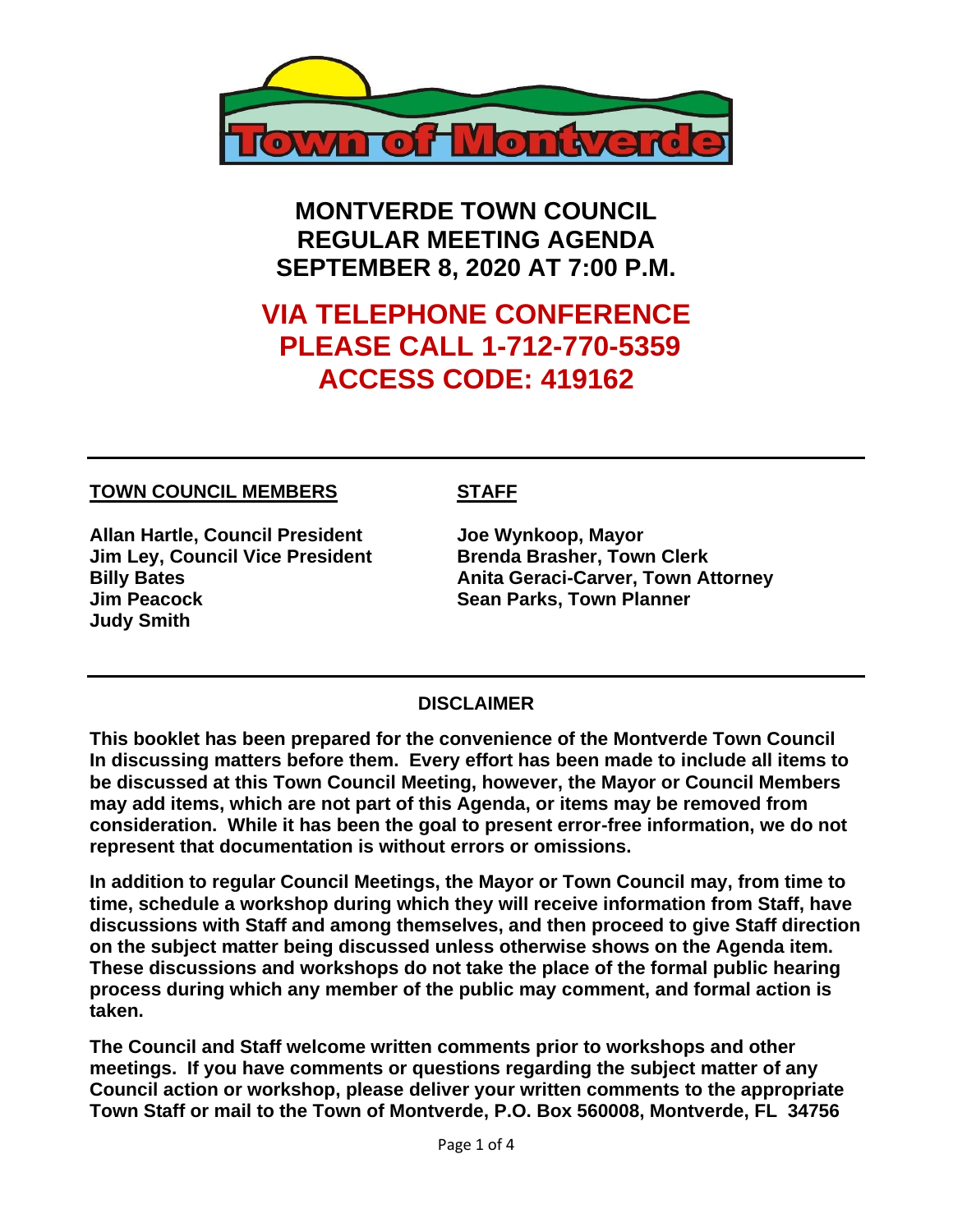### **ITEMIZED AGENDA SEPTEMBER 8, 2020 AT 7:00 P.M.**

## **VIA TELEPHONE CONFERENCE PLEASE CALL 1-712-770-5359 ACCESS CODE: 419162**

**Call to Order**

#### **Pledge of Allegiance**

#### **Invocation**

#### **Roll Call**

#### **I. AGENDA UPDATE** Discussion regarding proposed revisions to tonight's Agenda

#### **II. PRESENTATIONS – None**

#### **III. MINUTE APPROVAL**

**Tab 1**- Minutes Town Council Special Session held January 28, 2020 Town Council Work Session held February 26, 2020

#### **IV. CITIZENS QUESTION AND COMMENT PERIOD**

At this point in the meeting, the Town Council will hear questions, comments, and concerns from the citizens of Montverde. Action will not be taken by the Council at this meeting, but questions may be answered by Staff or issues may be referred for appropriate Staff action. If further action is necessary, the item may be placed on a future agenda for further review and consideration.

NOTE: Matters on this agenda or which may be coming before the Council later will not be discussed until such time as they come before the Council in a public hearing.

#### **V. DEPARTMENT & COMMITTEE REPORTS**

**Tab 2**– Committee Reports – Visioning, Parks & Recreation, Cemetery, Public Safety, and Historical are welcome to report

- **Tab 3** Councilmembers Report
- **Tab 4** Mayor Wynkoop's Report
- **Tab 5** Sheriff Deputy's Report None
- **Tab 6** Fire Chief's Report None
- **Tab 7** Library Director's Report –None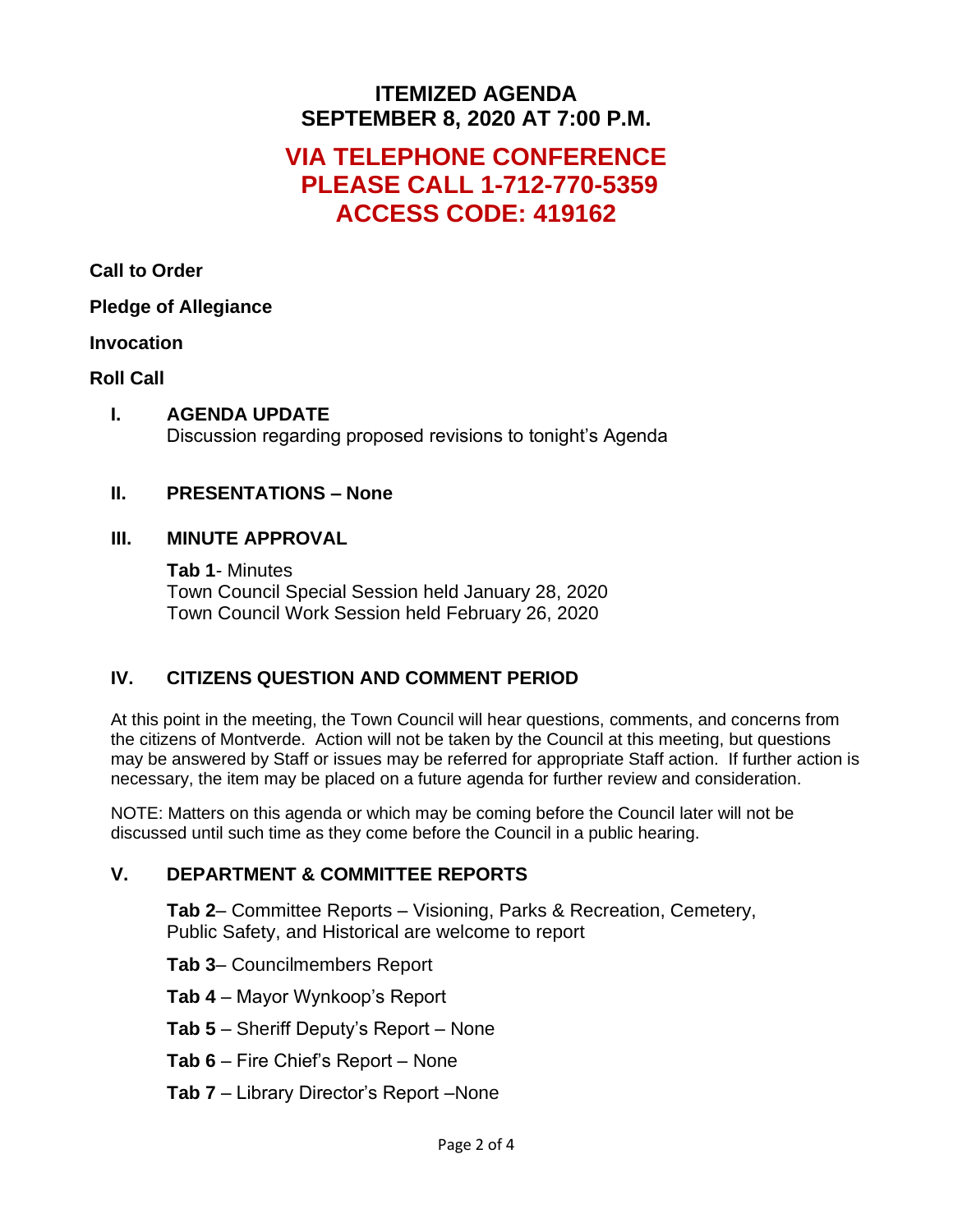**Tab 8** – **August Finance Report**

| <b>Beginning Bank Balance</b> | \$2,416,113.72 |
|-------------------------------|----------------|
| <b>Revenues</b>               | \$281,443.46   |
| <b>Expenditures</b>           | \$193,333.33   |
| <b>Ending Balance</b>         | \$2,504,223.85 |

#### **VI. PUBLIC HEARING**

**Tab 9** – Resolution No. 2020-011 – A RESOLUTION OF THE TOWN OF MONTVERDE, FLORIDA, RELATING TO THE PROVISION OF FIRE SERVICES THROUGHOUT THE TOWN OF MONTVERDE; ESTABLISHING THE ASSESSMENT RATE FOR FIRE SERVICES ASSESSMENT FOR THE FISCAL YEAR BEGINNING OCTOBER 1, 2020; PROVIDING FOR CONFLICTS; PROVIDING FOR SEVERABILITY; AND PROVIDING AN EFFECTIVE DATE.

**Tab 10** – Resolution No. 2020-016 – A RESOLUTION OF THE TOWN COUNCIL OF THE TOWN OF MONTVERDE, FLORIDA, ADOPTING THE TENTATIVE LEVYING OF AD VALOREM TAXES FOR THE TOWN OF MONTVERDE, LAKE COUNTY, FLORIDA FOR FISCAL YEAR 2020-2021 PROVIDING AN EFFECTIVE DATE

**Tab 11** - Resolution No. 2020-017 – A RESOLUTION OF THE TOWN COUNCIL OF THE TOWN OF MONTVERDE, LAKE COUNTY, FLORIDA, ADOPTING THE TENTATIVE BUDGET FOR FISCAL YEAR 2020-2021; PROVIDING AN EFFECTIVE DATE.

**Tab 12** – Second Reading and Adoption of Ordinance No. 2020-009 - AN ORDINANCE BY THE TOWN OF MONTVERDE AMENDING THE TOWN OF MONTVERDE LAND DEVELOPMENT CODE CHAPTER 4 DESIGN STANDARDS, ARTICLE XIX DEVELOPMENT WITHIN FLOODPRONE AREAS, TO MAKE MODIFICATIONS TO BRING THE REGULATIONS INTO CONFORMANCE WITH THE MOST CURRENT FEMA-APPROVED, FLOODPLAIN MANAGEMENT ORDINANCE FOR FLORIDA COMMUNITIES THAT IS COORDINATED WITH THE FLORIDA BUILDING CODE; PROVIDING FOR APPLICABILITY AND SEVERABILITY; AND PROVIDING FOR AN EFFECTIVE DATE

**Tab 13** – Second Reading and Adoption of Ordinance No. 2020-004 - AN ORDINANCE OF THE TOWN OF MONTVERDE, FLORIDA, AMENDING REGULATIONS IN CHAPTER 4 OF THE TOWN OF MONTVERDE LAND DEVELOPMENT CODE TO CORRECT THE SCIENTIFIC NAME OF WAX MYRTLE AND TO REGULATE THE QUALITY, SIZE, AND TYPE OF PLANT MATERIALS TO BE USED IN LANDSCAPING OF REAL PROPERTY WITHIN THE TOWN OF MONTVERDE; PROVIDING FOR CODIFICATION AND SEVERABILITY; PROVIDING FOR THE REPEAL OF ORDINANCES IN CONFLICT HEREWITH; AND PROVIDING FOR AN EFFECTIVE DATE.